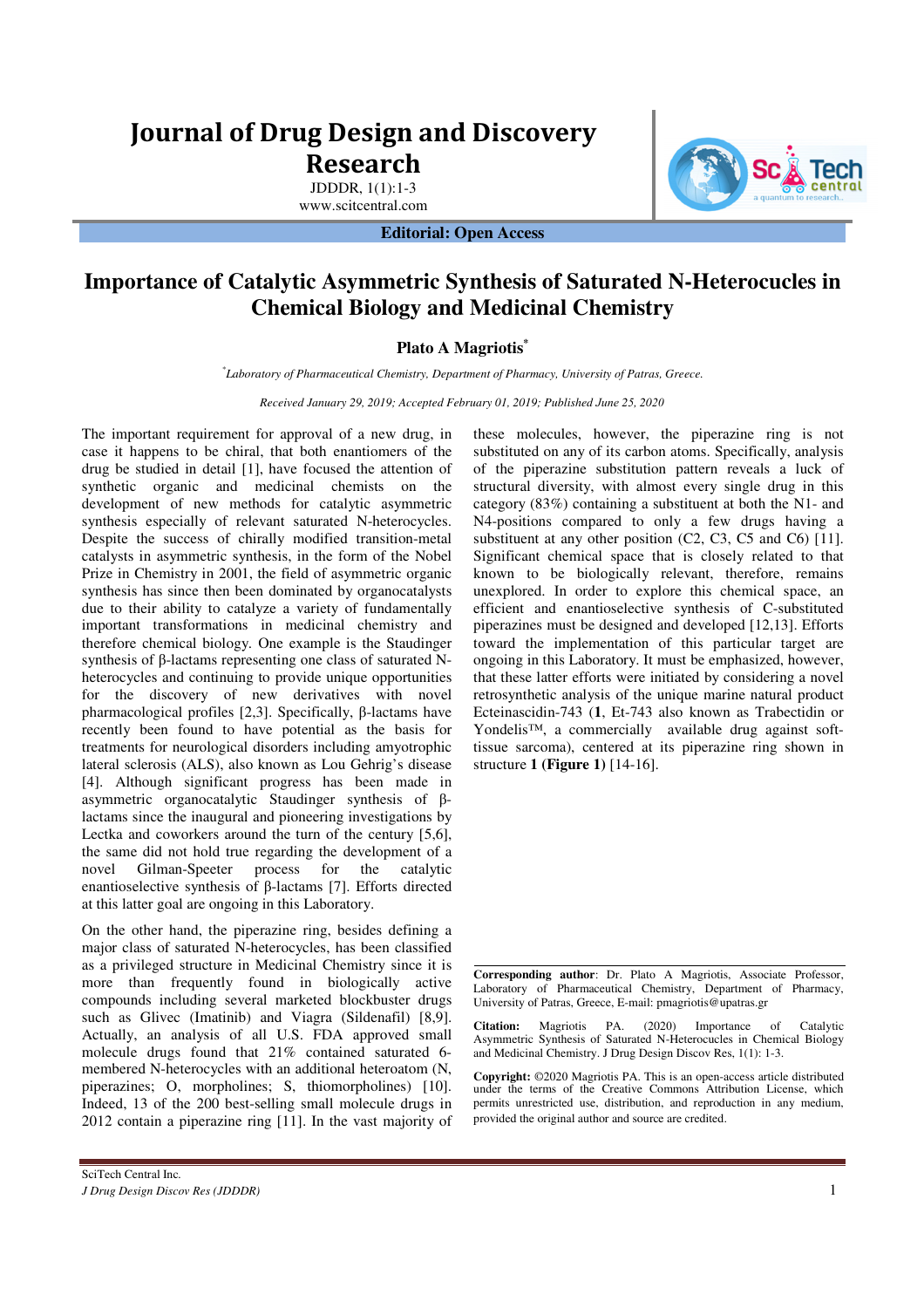

**Figure 1.** Structure **1** showing piperazine ring.

Since piperazine derivatives have been reported to elicit a broad spectrum of pharmacological activities including antidepressant, anticancer, anti-helminthic, anti-bacterial, antifungal, anti-mycobacterial, anti-malarial, antituberculant, anti-convulsant [8] and anti-AIDS [17]; one can easily comprehend that the sky will be the limit, as far as novel drug development is concerned, once this catalytic enantioselective process will be fully developed [18].

Finally, aziridines are structurally fascinating, pharmaceutically important, and finding applications in synthetic organic and medicinal chemistry [19-20]. Thus, they can be readily converted into a variety of nitrogencontaining compounds due to the inherent reactivity of the constrained three-membered ring present in biologically active natural products such as the azinomycins [21] and the mitomycins [22]. Novel catalytic enantioselective synthesis of aziridines as well as their employment in piperazine syntheses is under active investigation in this Laboratory [23-25].

#### **REFERNCES**

- 1. Stinson SC (2001) Chiral Chemistry. Chem Eng News 79: 45-56.
- 2. Galletti P, Giacomini D (2011) Monocyclic β-lactams: New structures for new biological activities. Curr Med Chem 18: 4265-4283.
- 3. Magriotis PA (2014) Progress in asymmetric organocatalytic synthesis of β‐lactams. Eur J Org Chem 2014: 2647-2657.
- 4. Rothstein JD, Patel S, Regan MR, Haenggeli C, Huang YH, et al. (2005) Beta-lactam antibiotics offer neuroprotection by increasing glutamate transporter expression. Nature 433: 73-77.
- 5. Lectka T, Taggi AE, Hafez AM, Wack H, Young B, et al. (2000) Catalytic, asymmetric synthesis of β-lactams. J Am Chem Soc 122: 7831-7832.
- 6. Lectka T, France S, Weatherwax A, Taggi AE (2004) Advances in the catalytic, asymmetric synthesis of βlactams. Acc Chem Res 37: 592-600.
- 7. Magriotis PA (2001) Recent progress in the enantioselective synthesis of beta-lactams: development of the first catalytic approaches. Angew Chem Int Ed Engl 40: 4377-4379.
- 8. Alam M, Shaquiquzzaman M, Verma G, Marella A, Akhter M, et al. (2015) Piperazine scaffold: A remarkable tool in generation of diverse pharmacological agents. Eur J Med Chem 102: 487-529.
- 9. Ye Z, Gettys KE, Dai M (2016) Opportunities and challenges for direct C–H functionalization of piperazines. Beilstein J Org Chem 12: 702-715.
- 10. Vitaku E, Smith DT, Njardarson JT (2014) Analysis of the structural diversity, substitution patterns, and frequency of nitrogen heterocycles among U.S. FDA approved pharmaceuticals. J Med Chem 57: 10257- 10274.
- 11. Nelson A, James T, MacLellan P, Burslem GM, Simpson I, et al. (2014) A modular lead-oriented synthesis of diverse piperazine, 1,4-diazepane and 1,5 diazocane scaffolds. Org Biomol Chem 12: 2584-2591.
- 12. Gettys KE, Ye Z, Dai M (2017) Recent advances in piperazine synthesis. Synthesis 49: 2589-2604.
- 13. Vo CVT, Luescher MU, Bode JW (2014) SnAP reagents for the one-step synthesis of medium-ring saturated N-heterocycles from aldehydes. Nat Chem 6: 310-314.
- 14. Rinehart KL (2000) Antitumor compounds from tunicates. Med Drug Rev 20: 1-27.
- 15. Nikolaou KC, Montagnon T (2008) Molecules that changed the World. Wiley-VCH: Weinheim, pp: 241- 250.